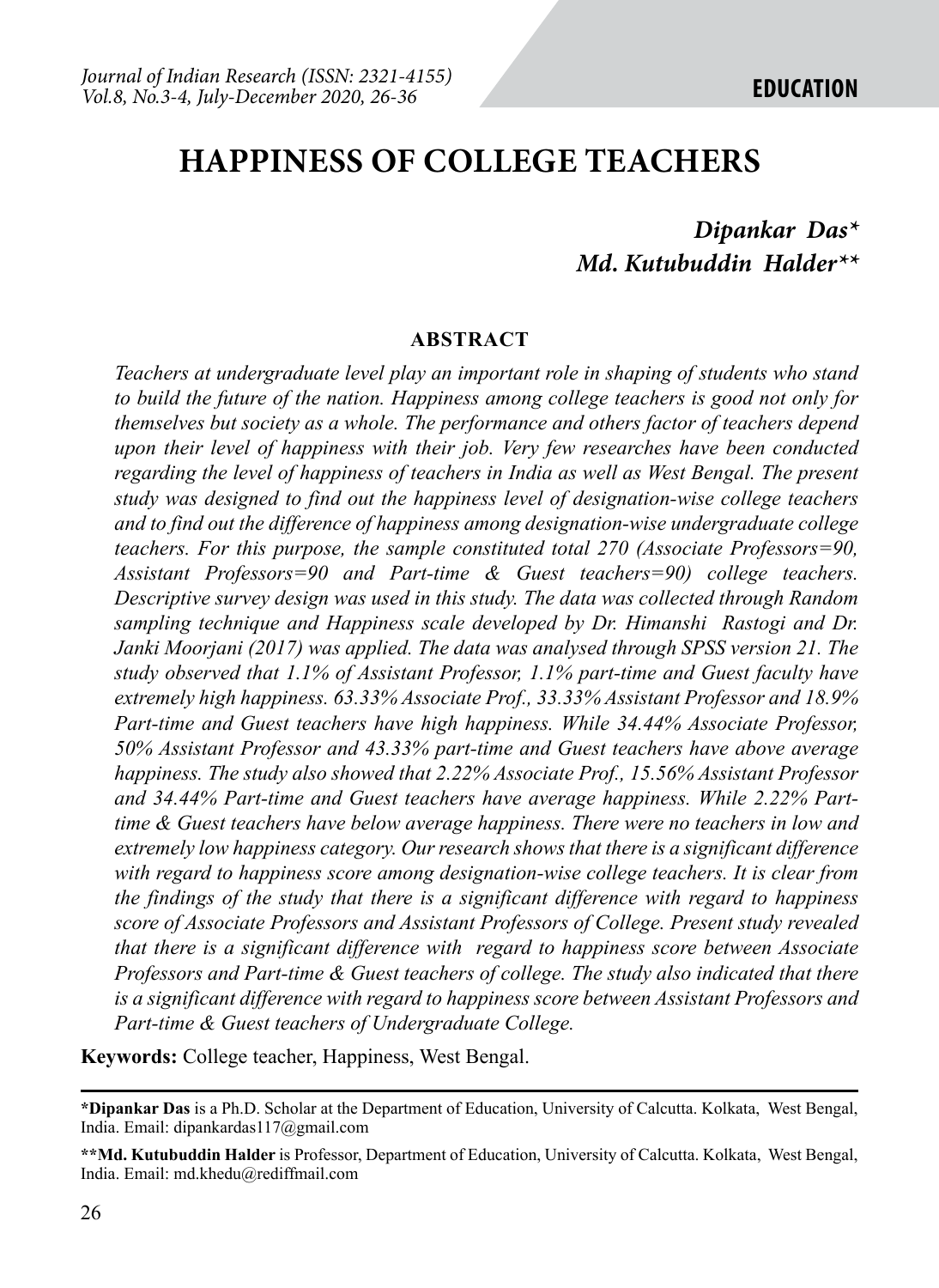#### **INTRODUCTION**

The most fundamental aim of human beings is to live happily (Diener, 2000). Happiness is universal to all human beings in every societies and everyone searches for happiness (Fisher, 2010, Aydin, 2012).Etymologically, happiness is derived from the word *Eudaimonia* (translated as happiness) which consists of two Greek words "eu" meaning "well"and "daimon" meaning "spirit or divinity". Sonja Lyubomirsky (2007) in her book, '*The How of Happiness'***,** describes happiness as "the experience of joy, contentment or positive well-being combined with a sense that one's life is good, meaningful and worthwhile."According to Martin Seligman(2000) it is based on three lives - the pleasurable life, the engaged life and the meaningful life. The better each of these lives is lived, the happier the person will be. It is an overall feeling of satisfaction with life that pervades and abides over longer time period of time. The subjective well-being of an individual is related to happiness (Allison, Hullett, and Anger, 2011; Sato, Jiang, and Lu, 2012) or satisfaction of the life (Ferrer-i-Carbonell, and Van Praag, 2010).

In this modern world of cut-throat competition almost every individual is running after money to live a luxurious life. In the long run, life has become more complicated and stressful. Work is one of the essential aspects of people's lives (Dulk, Groeneveld, Ollier-Malaterre & Valcour, 2013). Employee happiness is a relevant and indispensable deliberation in the modern work place (Roy & Konwar, 2020). It is happiness that can increase well-being, health, work performance, warmth, altruism, creative thinking , problem solving and reduce stress (Argyle, 2001).World Happiness Report (2017) define happiness as how people experience and evaluate their lives as a whole. Happiness and employment are a complex and dynamic interaction that runs in both directions. The majority of people spend much of their lives at work and it is critically important to gain a solid understanding of the role that employment and workplace play in shaping happiness for individuals and communities around the world. This report also described that employment status, job type and workplace characteristics impact on individual happiness. Work and employment are not only drivers of happiness but the happiness can also itself help to shape job market outcomes, productivity and performance.

#### **OPERATIONAL DEFINITION**

**Happiness:** Happiness is a state of well-being and contentment. It is a pleasurable or satisfying experience of mind. It is the degree to which an individual judges the overall quality of his/her own life as a whole (Rastogi, H. and Moorjani, J., 2011). The teachers having strong relationships among each other, sense of their security, health, well-being, pleasant moods, pride of their work and emotionally balanced conditions in the colleges.

**College teachers:** In this study, college teacher refers to Undergraduate (B.A/B.Sc/B.Com) Degree College teachers affiliated to University of Calcutta, West Bengal. Here researchers have included following three categories of college teachers :

- • Associate Professor
- • Assistant Professor
- Part-time & Guest lecturer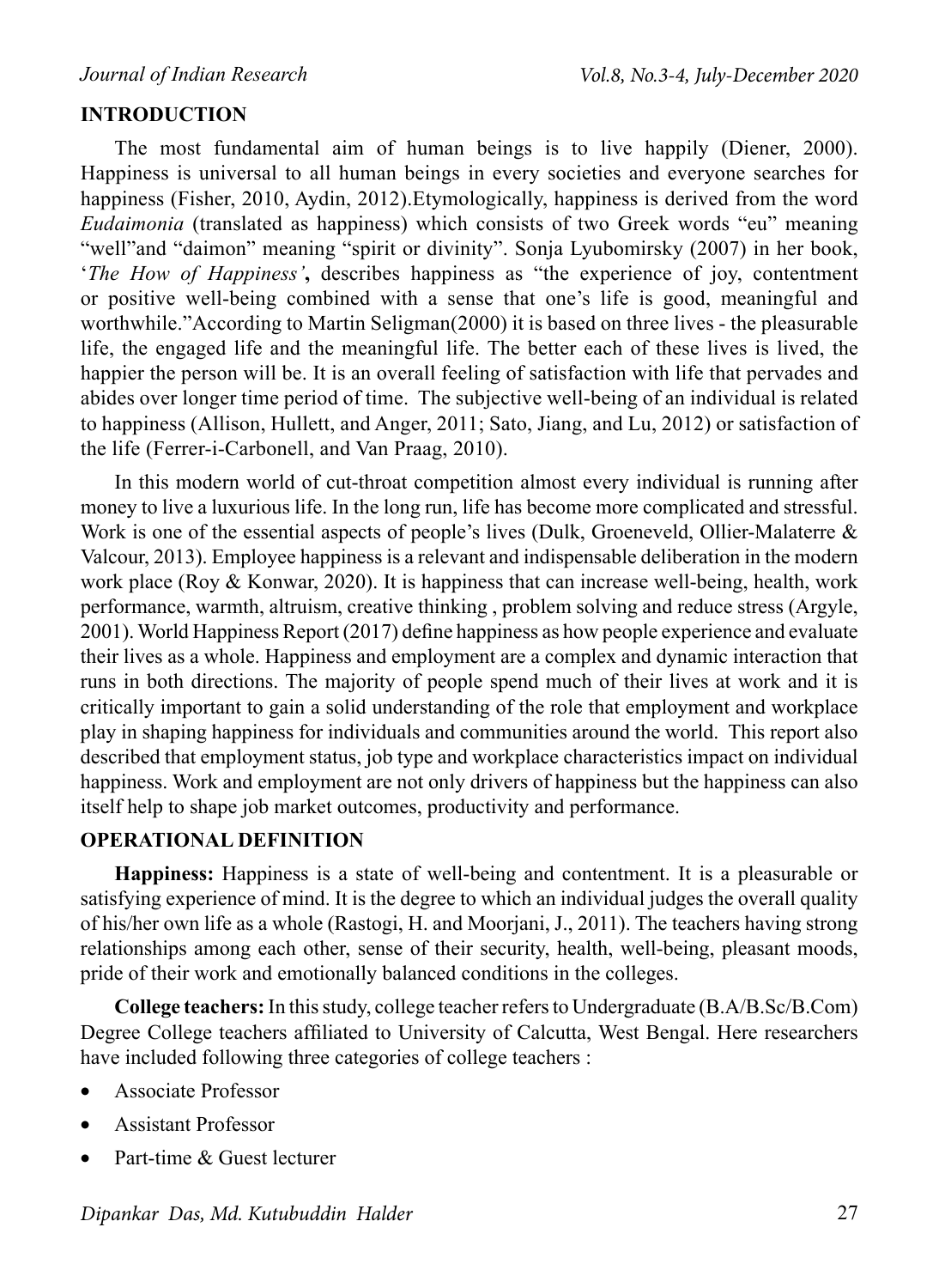### **REVIEW OF LITERATURE**

Previous study revealed that teacher's happiness at work partially mediates the relationship between dispositional happiness and teacher's health, and fully mediates the relationship between self-esteem and teacher's health and teachers acknowledge their workplace as a context in which they feel happy, the impact of dispositional happiness and self-esteem on health conditions as higher (Benevene, P. *et al*., 2019). Another study by Toulabi, Z. *et al*. (2013) indicates that there is a relationship between teachers' happiness and quality of working life and the study also showed that there is a relationship between happiness and amount of payment, management support, security of teachers, opportunity of promotion, opportunity of professional development, involvement of decision making. IhtiyaroglU, N. (2018) found that a positive relationship between happiness and satisfaction with life, and an appreciative classroom management profile whereas a negative relationship was detected in relation to an indifferent classroom management profile and also indicated that happiness and satisfaction with life are significant predictors of appreciative and indifferent classroom management profile. On the other hand, previous studies revealed that there is significant relationship between happiness, creativity and job performance of primary school teachers in Ramhormoz city (Jalali, Z. & Heidari, A.,2015). Mertogul, M. (2018) revealed that teacher's happiness scores did not differ significantly according to age, marital status, number of children, seniority and income levels and besides, the study also showed that there is a significant difference in happiness scores of teachers who are willing and unwilling to go to school and indicated that income levels are correlated with happiness scores.

### **OBJECTIVES OF THE STUDY**

- To find out happiness level of designation-wise college teachers.
- To find out the difference of happiness among designation-wise college teachers.

### **HYPOTHESES**

 $\bullet$  H<sub>0</sub>:There is no significant difference with regard to happiness score among designationwise (Associate Professor, Assistant Professor and Part-time & Guest) college teachers

### **METHODOLOGY**

### **POPULATION**

The target population for the study are the undergraduate college teachers, affiliated to the University of Calcutta, West Bengal, India.

### **SAMPLE & SAMPLING TECHNIQUE**

Random sampling technique was used for the data collection for this study. Total sample to be taken for the study was 270 undergraduate college teachers from various colleges of affiliated to the University of Calcutta. The sample has been stratified in terms of designation-wise categories(Associate Professor, Assistant Professor and Part-time & Guest teachers). The description of the sample design is given below, in the Table 1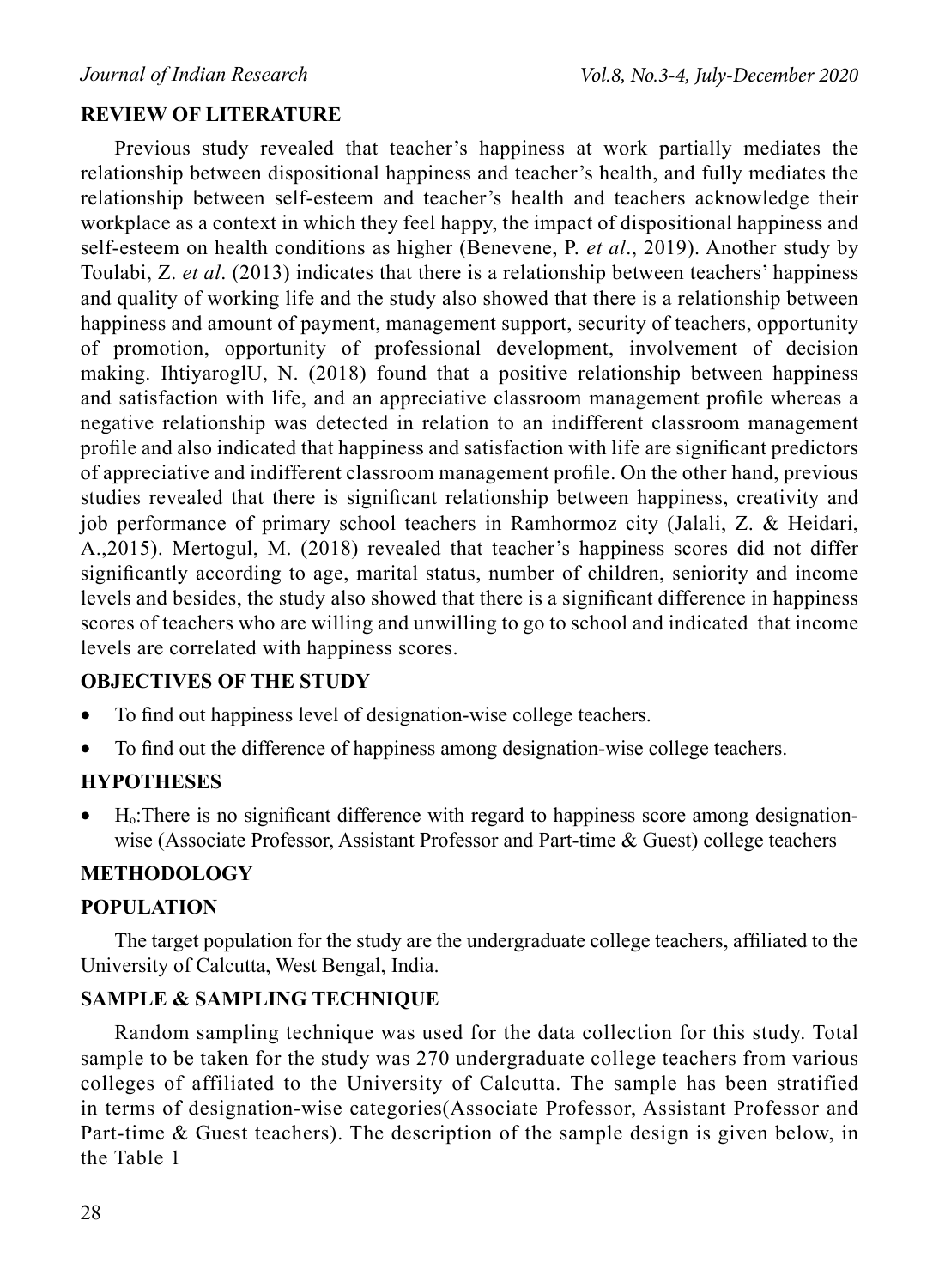| <b>Associate Professor</b> | <b>Assistant Professor</b> | <b>Part-time &amp; Guest</b> | <b>Total</b> |
|----------------------------|----------------------------|------------------------------|--------------|
| $\vert$ 90                 | 90                         | 90                           | 270          |

#### **Table 1: Sample design of college teachers**

#### **RESEARCH DESIGN**

The descriptive survey research design was used in this research.

#### **RESEARCH TOOLS**

The following research tools were used for this study:

**Personal Information Sheet:** The personal data sheet developed by investigator was used to collect information about their name, gender, age, educational qualification, designation.

**Happiness Scale (HS-RHMJ):** It was developed by Dr. Himanshi Rastogi and Dr.Janki Moorjani in 2017. This scale has five factors. These are- Subjective well-being, Social wellbeing, Emotional well-being, Career well-being and Spiritual well-being. Scale has 62 items and it is a Likert type five-point scale and alternative response viz., Strongly Agree, Agree, Undecided, Disagree, and Strongly disagree. The reliability of this scale is 0.88, which was calculated on the basis of split half method, significant at 0.01 level of significance. The items validated with an external criterion. Test subjective Happiness scale, which is Likert scale as well, the correlation was calculated to be  $r = 0.91$ .

#### **VARIABLES OF THE STUDY**

**Independent Variables:** Designation of college teachers (Associate Professor, Assistant Professor and Part-time & Guest Teacher)

**Dependent Variable:** Happiness score

### **PROCEDURE**

The sample was collected from randomly selected various Undergraduate colleges affiliated to the University of Calcutta at Kolkata, Howrah and Hooghly in West Bengal. The permission was taken from the Principals or TIC of randomly selected colleges**.** A briefing about nature and purpose of the study was given to the participant to develop the rapport. The researcher was assured that all information taken from the participants will be kept confidential. After establishing rapport, Personal information sheet and Happiness scale (HS- RHMJ) was administered to all the participants to determine their happiness level.

### **STATISTICAL TECHNIQUES**

The SPSS version 21 was used for statistical analysis like Descriptive statistics (mean, standard deviation, percentage) as well as inferential statistics (ANOVA) to the data.

#### **RESULT AND DISCUSSION**

**Happiness Level of College Teachers:**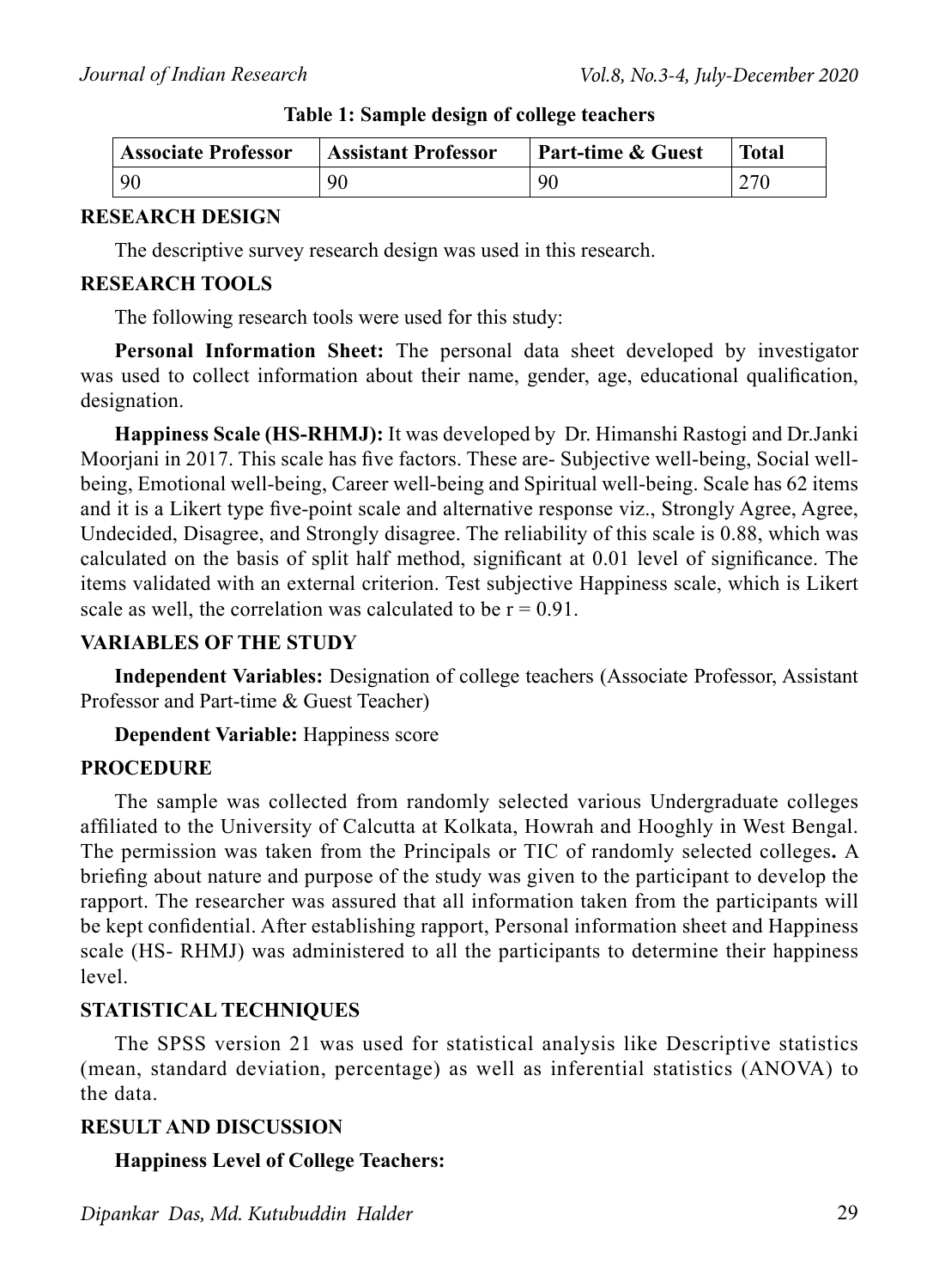|                                          |                                      | <b>Designation of College teachers</b> |                                      |               |                |                                     |                |               |
|------------------------------------------|--------------------------------------|----------------------------------------|--------------------------------------|---------------|----------------|-------------------------------------|----------------|---------------|
| <b>Happiness Level</b>                   | <b>Associate</b><br><b>Professor</b> |                                        | <b>Assistant</b><br><b>Professor</b> |               |                | Part-time &<br><b>Guest Teacher</b> | <b>Total</b>   |               |
|                                          | No.                                  | $\%$                                   | No.                                  | $\frac{0}{0}$ | N <sub>0</sub> | $\%$                                | No.            | $\frac{0}{0}$ |
| <b>Extremely High</b><br>$(288 \&$ more) | $\Omega$                             | 0.00                                   | 1                                    | 1.1           | 1              | 1.1                                 | $\overline{2}$ | 0.74          |
| High (254-287)                           | 57                                   | 63.33                                  | 30                                   | 33.33         | 17             | 18.9                                | 104            | 38.52         |
| Above average<br>$(220-253)$             | 31                                   | 34.44                                  | 45                                   | 50            | 39             | 43.33                               | 115            | 42.59         |
| Average (174-219)                        | $\overline{2}$                       | 2.22                                   | 14                                   | 15.56         | 31             | 34.44                               | 47             | 17.41         |
| Below average<br>$(140-173)$             | $\theta$                             | 0.00                                   | $\theta$                             | 0.00          | $\overline{2}$ | 2.22                                | $\overline{2}$ | 0.74          |
| Low $(106-139)$                          | $\Omega$                             | 0.00                                   | $\theta$                             | 0.00          | $\theta$       | 0.00                                | $\Omega$       | 0.00          |
| <b>Extremely low</b><br>$(105 \&$ less)  | $\theta$                             | 0.00                                   | $\theta$                             | 0.00          | $\theta$       | 0.00                                | $\overline{0}$ | 0.00          |
| Total                                    | 90                                   | 100                                    | 90                                   | 100           | 90             | 100                                 | 270            | 100           |

**Table 2: Showing Level of Happiness of Designation-wise College Teachers**

Happiness level of Associate Professor, Assistant Professor and Part-timer and guest faculty is shown in Table. It is observed that 1.1% of Assistant Professor, 1.1% Part-timer and Guest faculty have extremely high happiness. 63.33 % Associate Professor, 33.33% Assistant Professor and 18.9% Part-timer and Guest teacher have high happiness. While 34.44% Associate Professor, 50% Assistant Professor and 43.33% Part-timer and Guest teacher have above average happiness. Table also show that 2.22% Associate Professor, 15.56% Assistant Professor and 34.44% Part-timer and Guest teacher have average happiness. While 0.00 % Associate Professor, 0.00% Assistant Professor and 2.22% Part-timer & Guest teacher have below average happiness. There are no teachers in low and extremely low happiness category. The result is also shown in following line graph.





**Figure 1: Line Graph on Happiness Level of College Teachers (Designation-wise)**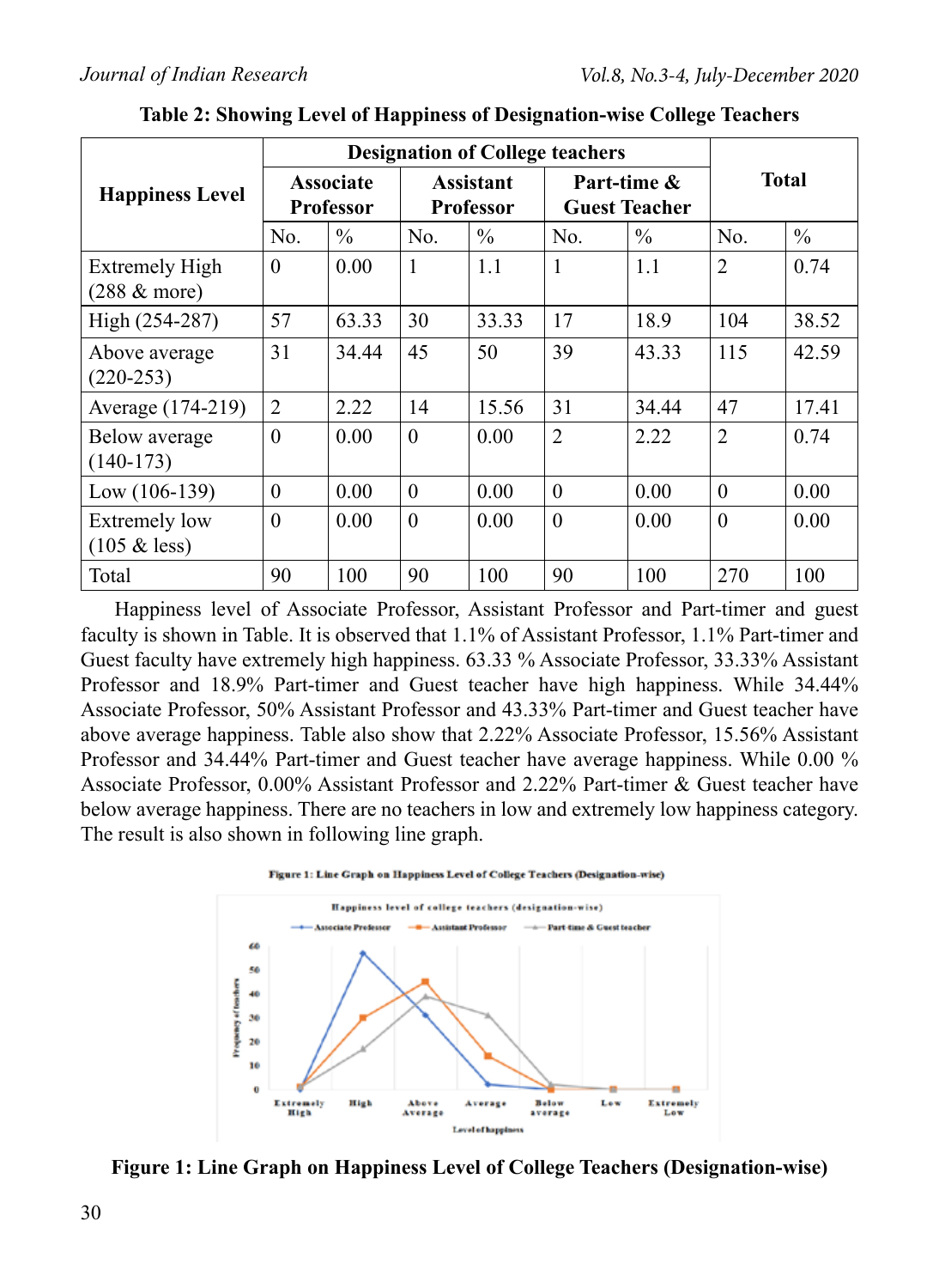**Hₒ: There is no difference with regard to happiness score among designation-wise (Associate Professor, Assistant Professor and Part-time & Guest) college teachers**

| <b>Designation of College teachers</b> | N   | Mean   | <b>Std. Deviation</b> | <b>Std. Error</b> |
|----------------------------------------|-----|--------|-----------------------|-------------------|
| <b>Associate Professor</b>             | 90  | 258.53 | 17.518                | 1.847             |
| <b>Assistant Professor</b>             | 90  | 243 20 | 21 760                | 2.294             |
| Part-time & Guest teachers             | 90  | 229 47 | 22.658                | 2.388             |
| Happiness Score                        | 270 | 243 73 | 23.865                | 1.452             |

**Table 3: Showing Descriptive Statistics of Happiness among College Teachers**

**Table 4: Showing One-way ANOVA of Happiness among Designation-wise College Teachers**

| <b>ANOVA</b>     |         |                       |                |             |             |            |  |  |  |  |  |
|------------------|---------|-----------------------|----------------|-------------|-------------|------------|--|--|--|--|--|
|                  |         | <b>Sum of Squares</b> | df             | Mean Square | $\mathbf F$ | Sig.       |  |  |  |  |  |
|                  | Between | 38057.600             | $\overline{2}$ | 19028.800   |             |            |  |  |  |  |  |
| <b>Happiness</b> | Groups  |                       |                |             |             |            |  |  |  |  |  |
| <b>Score</b>     | Within  | 115143.200            | 267            | 431.248     | 44.125      | $.000$ (*) |  |  |  |  |  |
|                  | Groups  |                       |                |             |             |            |  |  |  |  |  |
|                  | Total   | 153200.800            | 269            |             |             |            |  |  |  |  |  |

There is no significant difference with regard to happiness score among designationwise (Assistant Professor, Associate Professor, Part-time & Guest lecturer) college teachers. H<sub>o</sub> is rejected at 0.05 level of significance as F- value is greater than critical value ( $F_{obs}$ = 44.125>F<sub>0.05</sub>, 2, 267 = 3.04). Therefore, it can be said that there is a significant difference with regard to happiness score among designation-wise (Associate Professor, Assistant Professor and Part-time and guest faculty) college teachers.



**Figure 2: Showing Means Plots of designation-wise College teachers**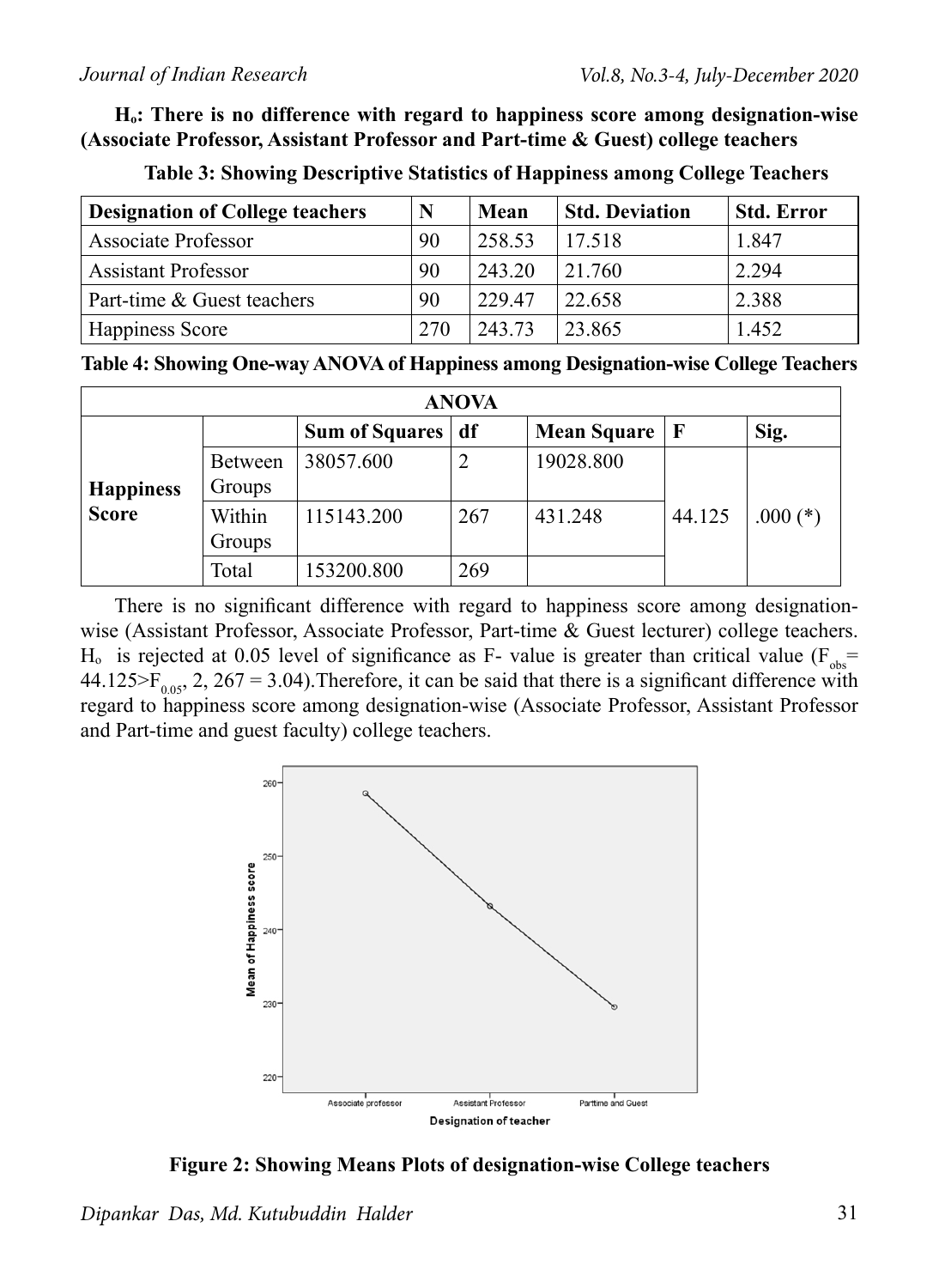The Mean plot (above) of designation-wise college teachers shows happiness of Associate Professor, Assistant Professor and Part-time & Guest teachers of college.

So, it is further hypothesized below to find out which group differs from another group.

- $H_0$ -a: There is no significant difference with regard to happiness score between Associate and Assistant Professor.
- $H_0$ -b: There is no significant difference with regard to happiness score between Associate Professor and Part-time & Guest teacher.
- $H_0$ -c: There is no significant difference with regard to happiness score between Assistant Professor and Part-time & guest teacher.

### H<sub>0</sub>-a: There is no significant difference with regard to happiness score between **Associate and Assistant Professor.**

 $H<sub>0</sub>$ -a is tested by employing't' test. The result is presented in below:

### **Table 5: Showing t-test of happiness between Associate Professors and Assistant Professor of college**

| Score     | Designation<br>of teachers |    | Df  | Mean           | <b>SD</b> | <b>Std.error</b><br>mean | t-value | p-value | Remarks            |
|-----------|----------------------------|----|-----|----------------|-----------|--------------------------|---------|---------|--------------------|
|           | Associate<br>Professor     | 90 |     | 258.53   17.52 |           | 1.85                     |         |         | Significant        |
| Happiness | Assistant<br>Professor     | 90 | 178 | 243.20         | 21.76     | 2 2 9                    | 5.207   | .000    | (p>0.05)<br>level) |

There is no significant difference with regard to happiness score between Associate and Assistant Professor of college.  $H_0$ -a is rejected at 0.05 level of significance as t-value (5.207) is greater than critical value (1.98). Therefore, it can be concluded that there is a significant difference with regard to happiness score between Associate and Assistant Professors of college ( $t_{obs}$ = 5.207 > $t_{0.05}$ , 178=1.98).

**H<sub>0</sub>-b:** There is no significant difference with regard to happiness score between Associate Professor and Part-time & Guest teacher. $H_0$ -b is tested by employing 't' test. The result is presented in below:

**Table 6: Showing t-test of Happiness between Associate Professors and Part-time & Guest Teachers of College**

| re<br>Sco   | <b>Designation</b><br>of teachers | N  | Df  | Mean   | <b>SD</b>    | Std. error<br>mean |       |      | t-value   p-value   Remarks |
|-------------|-----------------------------------|----|-----|--------|--------------|--------------------|-------|------|-----------------------------|
| iness       | Associate<br>Professor            | 90 |     | 258.53 | $17.52$ 1.85 |                    | 9.628 |      | Significant                 |
| ௨<br>Ξ<br>S | Part-time &<br>Guest              | 90 | 178 | 229 47 | 22.66        | 239                |       | .000 | (p>0.05)<br>level)          |

There is no significant difference with regard to happiness score between Associate and Part-time & Guest teacher of college.  $H_0$ -b is rejected at 0.05 level of significance as t-value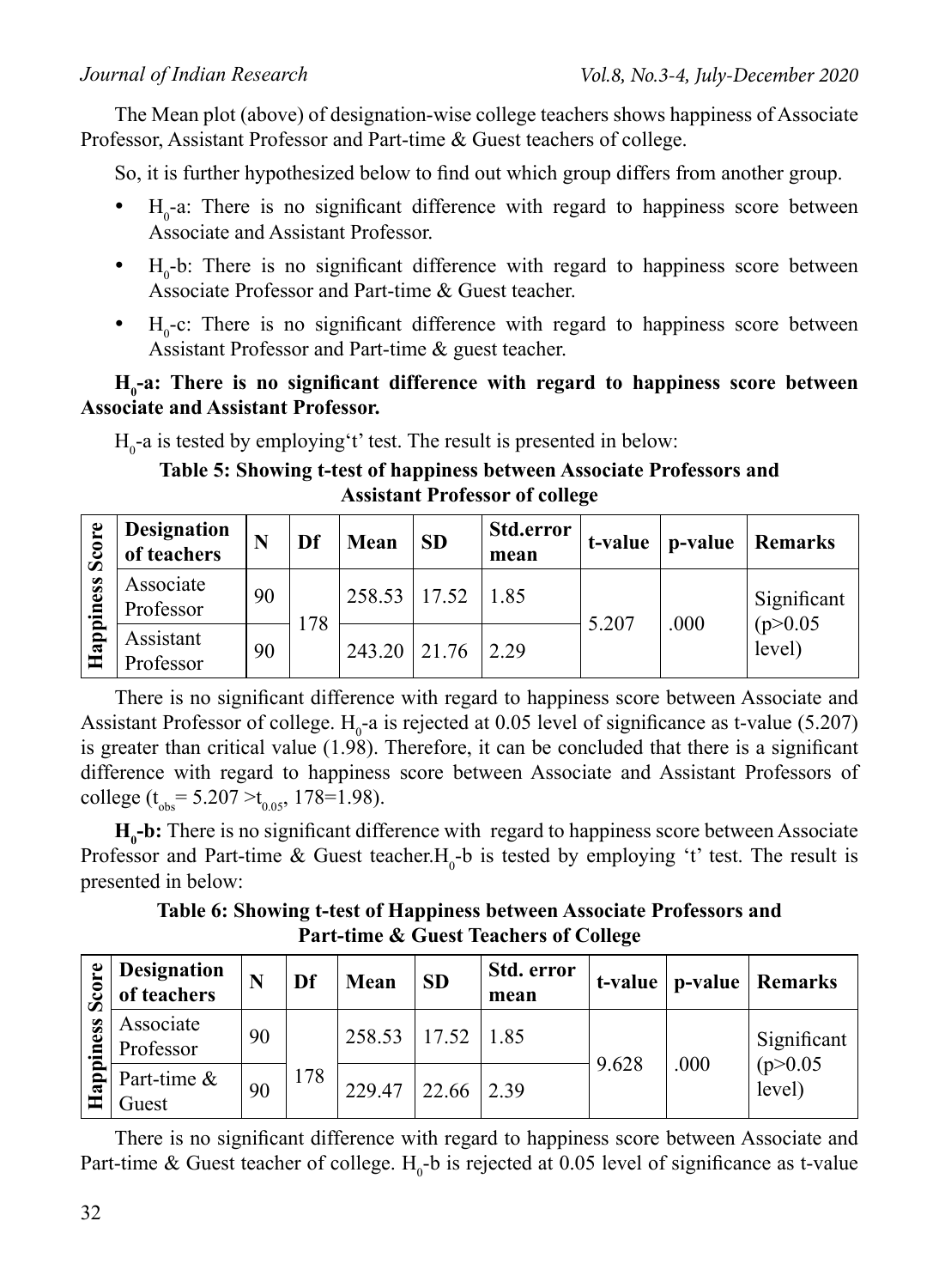(9.628) is greater than critical value (1.98). Therefore, it can be concluded that there is a significant difference with regard to happiness score between Associate and Part-time  $\&$  Guest teacher of college( $t_{obs} = 9.628 > t_{0.05}$ , 178=1.98).

**H<sub>0</sub>-c:** There is no significant difference with regard to happiness score between Assistant Professor and Part-time & Guest teacher.  $H_0$ -c is tested by employing t' test. The result is presented in Table below:

**Table 7: Showing t-test of Happiness between Assistant Professors and Part-time & Guest Teachers of College**

| Score     | <b>Designation</b><br>of teachers | N  | Df  | Mean   | <b>SD</b> | Std. error<br>mean | t-value | p-value | <b>Remarks</b>     |
|-----------|-----------------------------------|----|-----|--------|-----------|--------------------|---------|---------|--------------------|
|           | Assistant<br>Professor            | 90 |     | 243.20 | 21.76     | 2 2 9              |         |         | Significant        |
| Happiness | Part-time &<br>Guest              | 90 | 178 | 229.47 | 22.66     | 2.39               | 4.147   | .000    | (p>0.05)<br>level) |

There is no significant difference with regard to happiness score between Assistant Professor and Part-time  $\&$  Guest teacher of college.  $H_0$ -c is rejected at 0.05 level of significance as t-value (4.147) is greater than critical value (1.98). Therefore, it can be concluded that there is a significant difference with regard to happiness score between Assistant Professor and Part-time & Guest teacher of college( $t_{obs} = 4.147 > t_{0.05}$ , 178=1.98).

### **RESEARCH FINDINGS**

- Happiness Level: The study observed that  $1.1\%$  of Assistant Professor,  $1.1\%$  part-time and Guest faculty have extremely high happiness. 63.33 % Associate Professor, 33.33 % Assistant Professor and 18.9% Part-time and Guest teachers have high happiness. While 34.44% of the Associate Professor, 50% Assistant Professor and 43.33% parttime and Guest teachers have above average happiness. Table also show that 2.22% Associate Professor, 15.56% Assistant Professor and 34.44% Part-time and Guest teachers have average happiness. While 2.22% Part-time & Guest teachers have below average happiness. There were no teachers in low and extremely low happiness category.
- The study found that there is a significant difference with regard to happiness score among designation-wise (Associate Professor, Assistant Professor and Part-time and Guest faculty) college teachers.
- The present study found that there is a significant difference with regard to level of happiness score between Associate and Assistant Professors of college. Therefore, it can be safely concluded based on this sample that Associate Professors are happier on their job compared with the Assistant Professors of college.
- The study found that there is a significant difference with regard to happiness score between Associate Professors and Part-time & Guest teachers of college. Therefore, it can be said that Associate Professors are happier on their job than Part-time & Guest teachers of college.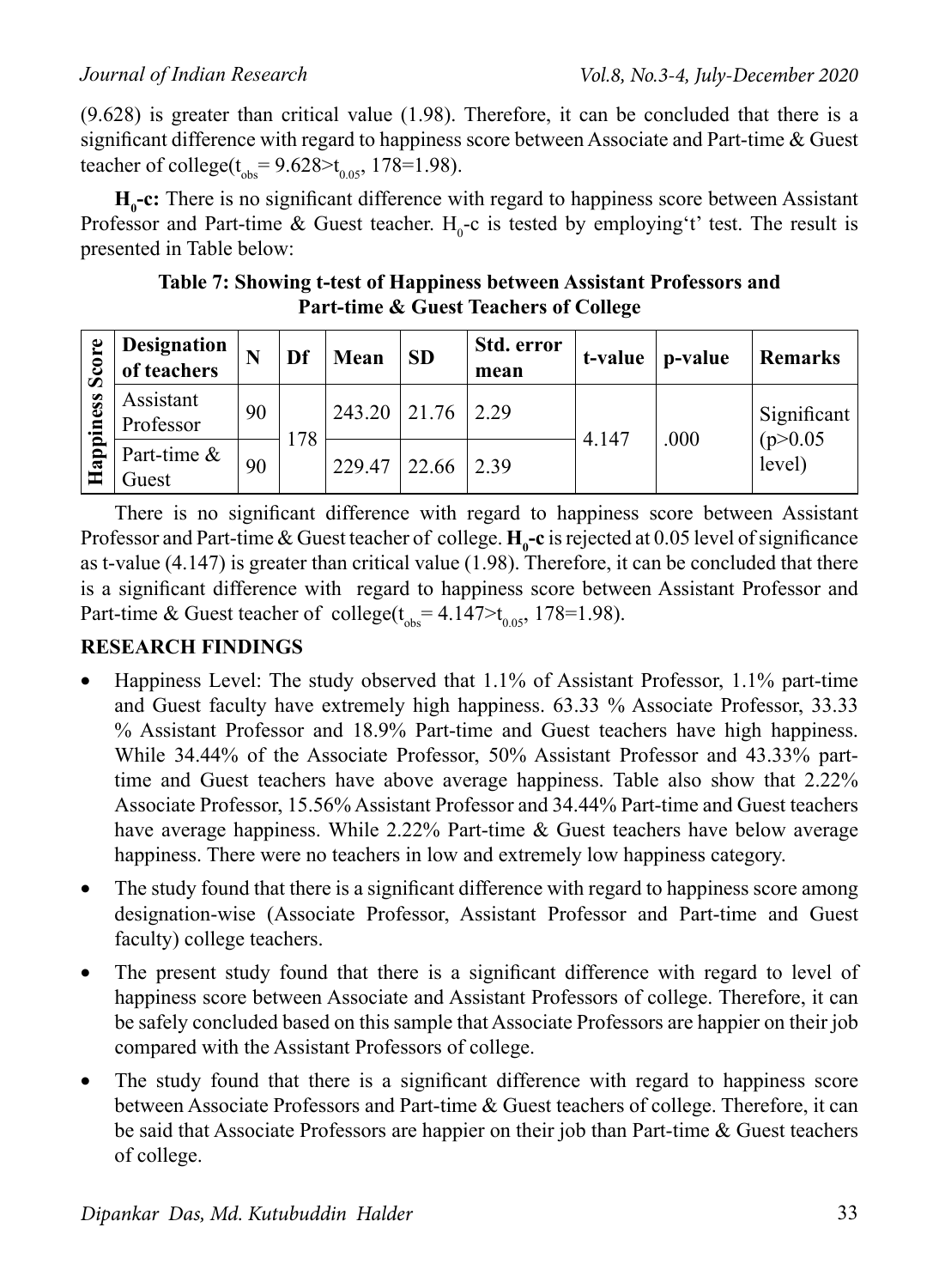• The study found that there is a significant difference with regard to happiness score between Assistant Professors and Part-time & Guest teachers of college. Therefore, it can be said that the Assistant Professors are happier on their job than Part-time & Guest teachers of college.

### **CONCLUSION**

The study found that there is a significant difference with respect to happiness of designation-wise college teachers. Therefore, from the findings of the present research, it can be concluded that the Associate Professors are happier on their job than Assistant Professors and Part-time & Guest teachers of college. On the other hand, it can be said that the Assistant Professors are happier on their job than Part-time & Guest teachers of Undergraduate College. But the Government as well as college heads need to take care of factors affecting teachers' salary, job security, workload, working condition, promotional avenues, respect in work place, job satisfaction, organizational justice and support to fulfil their happiness gap.

Happiness among college teachers is good not only for themselves but society as a whole. It increases productivity and classroom performance in the college. Well-being of any society depends upon the role played by the teacher (Dutta, A. *et al*., 2014). Teachers at undergraduate level play an important role in shaping students who stand to build their future. When college teachers are happy or satisfied with their job, they can perform their responsibilities with better concentration and devotion (Katoch, R. J., 2012). Hence, it is very important to think sincerely over the matter of happiness of college teachers to improve the quality of higher education in West Bengal as well as in India.

### **LIMITATIONS OF THE STUDY**

The study was limited to the college teachers (except Principal or Teacher-in-charge), Undergraduate (B. A/B. Sc/B. Com) Degree College teachers affiliated to the University of Calcutta, West Bengal.

### **REFERENCES**

- 1. Anger, E., Hullet, S., & Allison, J. J. (2011). "I'll die with the Hammar in my Hand": John Henryism as a Predictor of Happiness. *Journal of Economic Psychology*. Vol.**32**: 357-366. Retrieved from http://dx.doi.org/10.1016/j.joep.
- 2. Argyle, M. (2001). *The Psychology of Happiness* (2nd ed.). Routledge.
- 3. Aydin, N. (2012). "A Grand Theory of Human Nature and Happiness". *Humanomics,* Vol. **28**(1): 42-63. Retrieved from http://dx.doi.org/10.1108/08288661211200988
- 4. Benevene, P. *et. al*. (2019). "Effect of Teachers' Happiness on Teachers' Health. The Mediating Role of Happiness at work". *Frontiers in Psychology*. Vol. **10**.
- 5. Beri, N. &Gyeltshen, C. (2019). "Comparison on the levels of Workplace Happiness, Job Satisfaction, Organisational Commitment and Work motivation with respect to Gender". *International Journal of Education*. Vol.**11**:15-32.
- 6. Bhatia, A. & Mohsin, F. (2020). "Determinants of College Teachers Happiness- A Comprehensive Review". *Journal of Critical Review*. Vol. **7**(9).
- 7. Boris, N. (2016). "Does Higher Education Increase Hedonic and Eudaimonic Happiness?"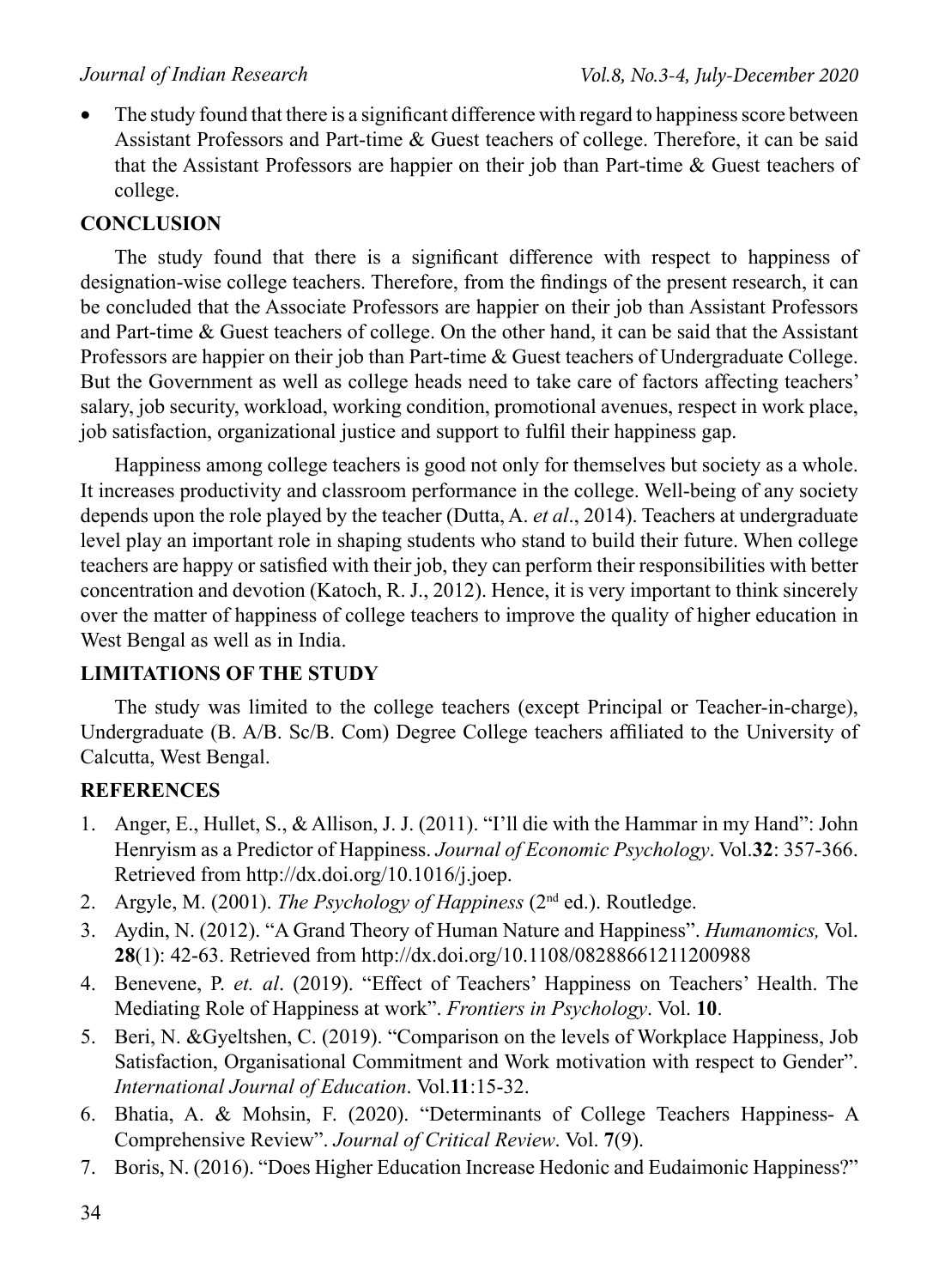Retrieved from https://ideas.repec.org/p/pra/mprapa/78438.html.

- 8. Buragohain, P. & Hazarika, M. (2015). "Happiness level of secondary School Teachers in relation to their job satisfaction". *SSRG International Journal of Humanities and Social Science.* Vol. **2**(3):19-37.
- 9. Cortini, M. *et al*. (2018). "Self-esteem and happiness as predictors of school Teachers health: The mediating role of job satisfaction". *Frontiers in Psychology*. Vol. **9**.
- 10. Crisp, R. (trans, ed). (2000). *Aristotle: Nicomachean Ethics*. Cambridge, Cambridge University Press. http://catdir.loc.gov/catdir/samples/cam032/99036947.pdf (Accessed 16 November 2015.)
- 11. Das, D. & Nath, I. (2015). "Inter Relationship between Self-esteem & Happiness". *Indian Journal of Educational Research*. Vol. **4**: 151-168.
- 12. Diener, E. (2000). "The Subjective well-being: The Science of happiness and a proposal for national index". *American Psychologist*. Vol**.55**(1): 34-43. Retrieved from file:///C:/ Users/91968/Downloads/60c638bb5ac8b982c2ece09140f971c8c608.pdf.
- 13. Dulk, L. D., Groeneveld, S., Ollier-Malaterre, A., & Valcour, M. (2013). "National Context in Work life research: A multi-level cross-national analysis of adoption of workplace worklife arrangements in Europe". *European Management Journal*. Vol. **31**:478-494.
- 14. Dutta, A., Barman, P., & Behera, K. S. (2014). "Job satisfaction of Part-time College Teachers in District of Hooghly, West Bengal". *American Journal of Educational Research*. Vol. **2** (12A):13-21.
- 15. Fisher, C. D. (2010). "Happiness at Work." *International Journal of Management Reviews.* Vol. **12**(4): 384-412. Retrieved from http://dx.doi.org./10.1111/j.1468-2370.2009.00270.x
- 16. Hori, M. (2014). *"Gender differences in Happiness: The Effect of Marriage, Employment and Parenthood in 33 Countries"*. Retrieved from http://isaconf.confex.com/isaconf/ wc2014/webprogram/Paper44974.html
- 17. Hwang, H. *et. al.* (2015). "Impact of self-esteem and gratitude disposition on happiness in pre-service early childhood teachers." *Procedia- Social and Behavioural Sciences.* Vol. **114**.
- 18. IhtiyaroglU, N. (2018). "Analysing the relationship between happiness, teachers' level of satisfaction with life and classroom management profiles". *Universal Journal of Educational Research.* Vol. **6**(10): 2227-2237.
- 19. Jain, S. & Nigam, K. N. (2014). "A Study of Job Satisfaction amongst Delhi University Faculty Based on Seniority of Post". *ISOR Journal of Business and Management.*  Vol. **15**(5): 68-76.
- 20. Jalali, Z. & Heidari, A. (2015). "The relationship between Happiness, creativity & job performance of primary school teachers in Ramhormoz city". *International Educational Studies.* Vol. **9**(6).
- 21. Jiang, S., Lu, M., & Sato, H. (2012). "Identity, Inequality, and Happiness: Evidence from Urban China." *World Development.* Vol. **40**(6): 1190-1200. Retrieved from http://dx.doi. org/10.1016/j.worlddev.
- 22. Kamala, H. & Reddy, J. K. (2013). "A Comparison of Happiness Among Men and Women college teachers in Bengaluru". *Indian Journal of Applied Research.* Vol. **3**(4).